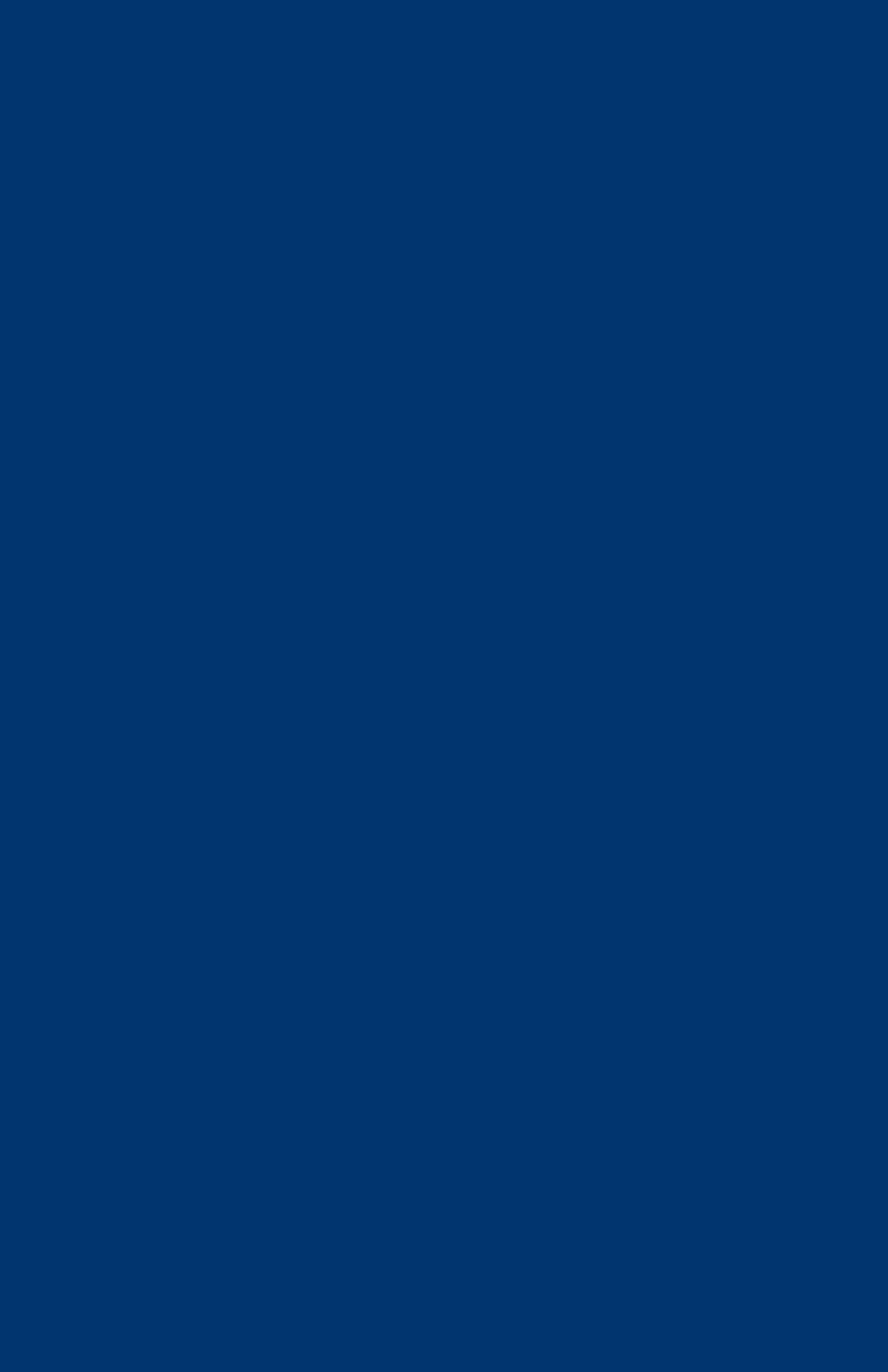

# TLIF

## Table of Contents

The decision to receive medical treatment is individualized to the patient and the patient's symptoms. The information presented within this brochure may not apply to your condition, treatment or its outcome, as surgical techniques vary and complications can occur. It is important to discuss the viability of this procedure with your physician to decide whether this treatment option is right for you.

This brochure is intended to be an educational resource only and is not meant to replace a conversation between a patient and their physician or member of their health care team. Please consult your physician for a complete list of indications, precautions, clinical results and other important medical information that pertains to this procedure.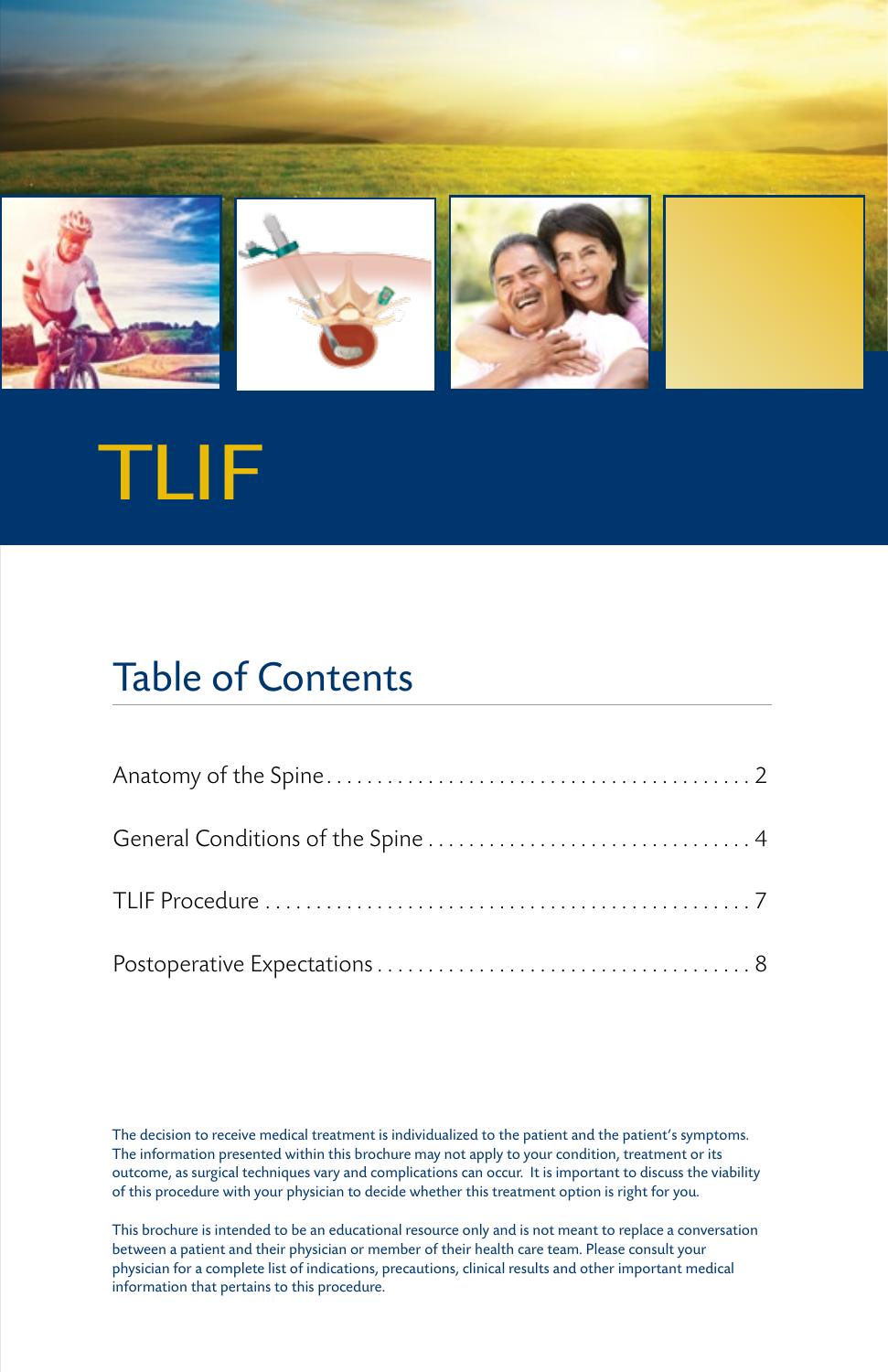### Anatomy of the Spine

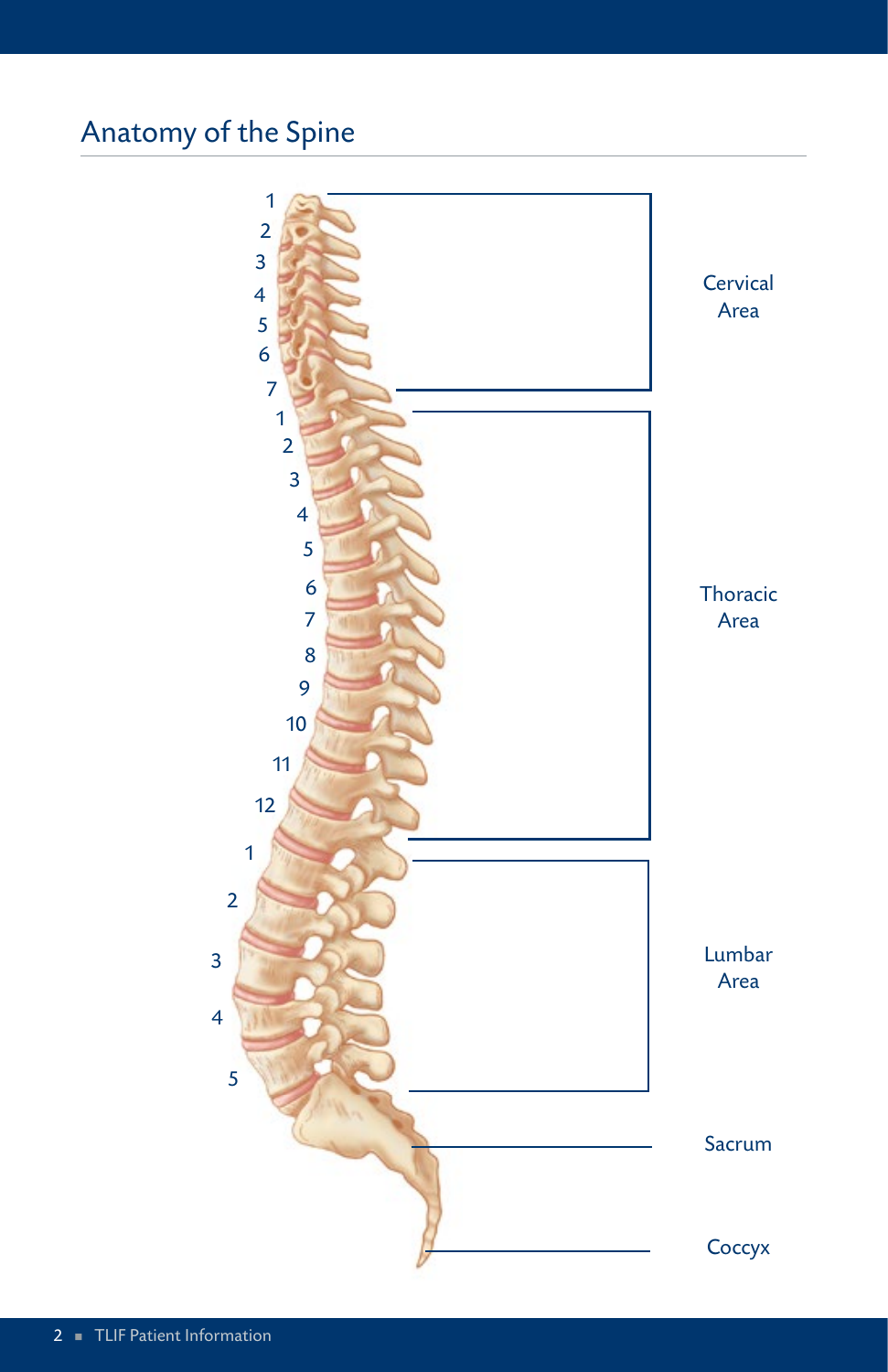#### Anatomy of the Spine

The spine is made up of vertebrae and is divided into 3 main sections:

- Cervical (7 vertebrae)
- Thoracic (12 vertebrae)
- Lumbar (5 vertebrae)

Below the lumbar spine is the sacrum which is comprised of 5 fused vertebrae. At the end of the spine is the coccyx, or the tailbone.

The vertebrae bear the weight of the upper body and provide points of attachment for muscles and ligaments. It also protects the spinal canal and provides exit points for spinal nerves.

The individual vertebrae are separated by intervertebral discs, which act as cushions or shock absorbers between the vertebral bodies.

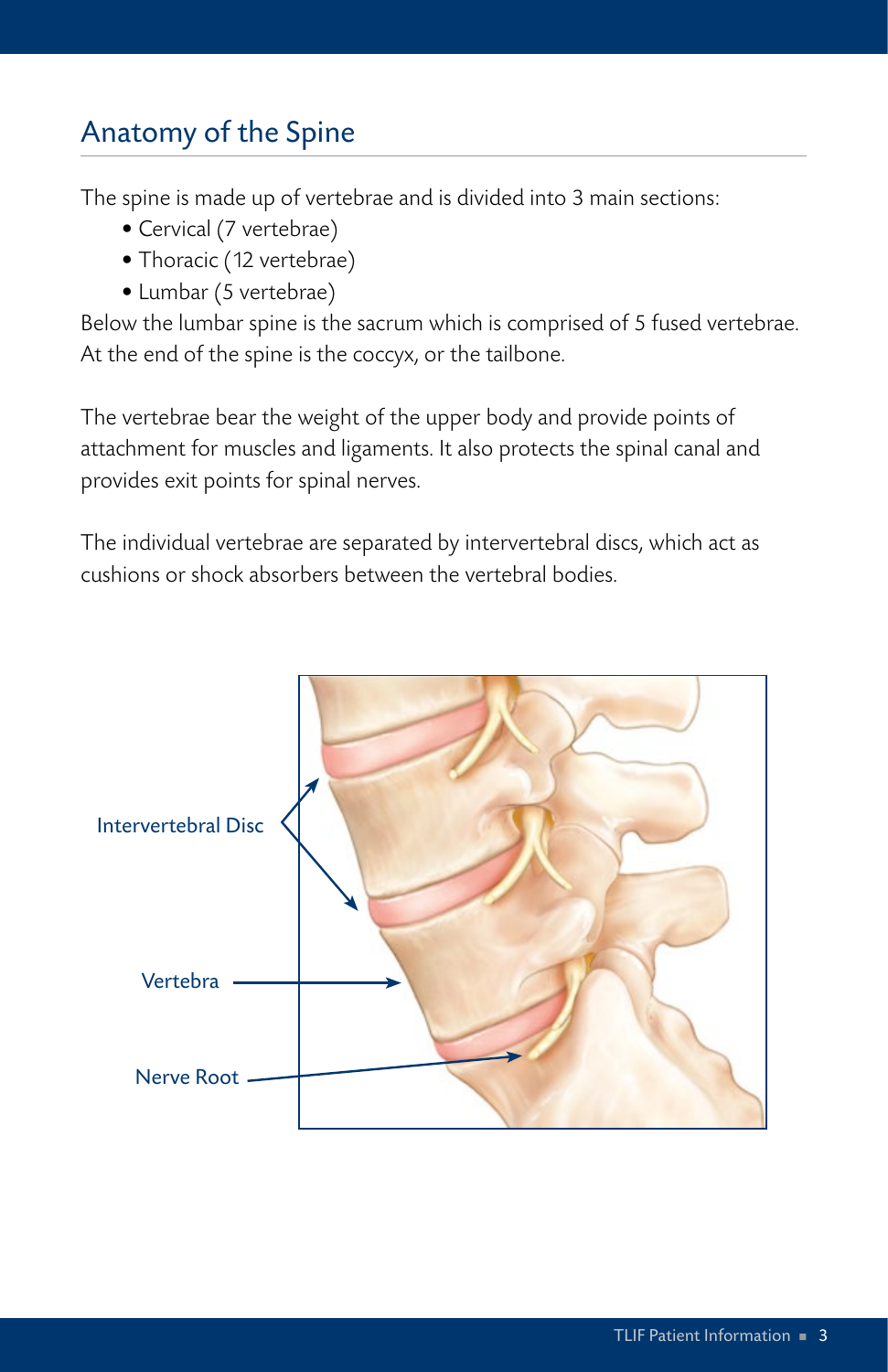#### General Conditions of the Lumbar Spine

#### What is Degenerative Disc Disease?

Degenerative changes in the spine may cause instability and pain in your back. Degenerative Disc Disease (DDD) involves the intervertebral disc and is part of the natural aging process. DDD can also result from torsional (twisting) injury to the lower back.

Healthy Discs



In the normal spine, your discs act as a cushion between vertebrae. Over time the discs can lose flexibility, elasticity, and height. When this happens, they lose their shock absorbing characteristics and can lead to abnormal motion or alignment of the spine, which may result in pain.



Symptoms include pain or numbness in the back or legs. This pain may increase with activities that involve sitting for extended periods, bending or twisting.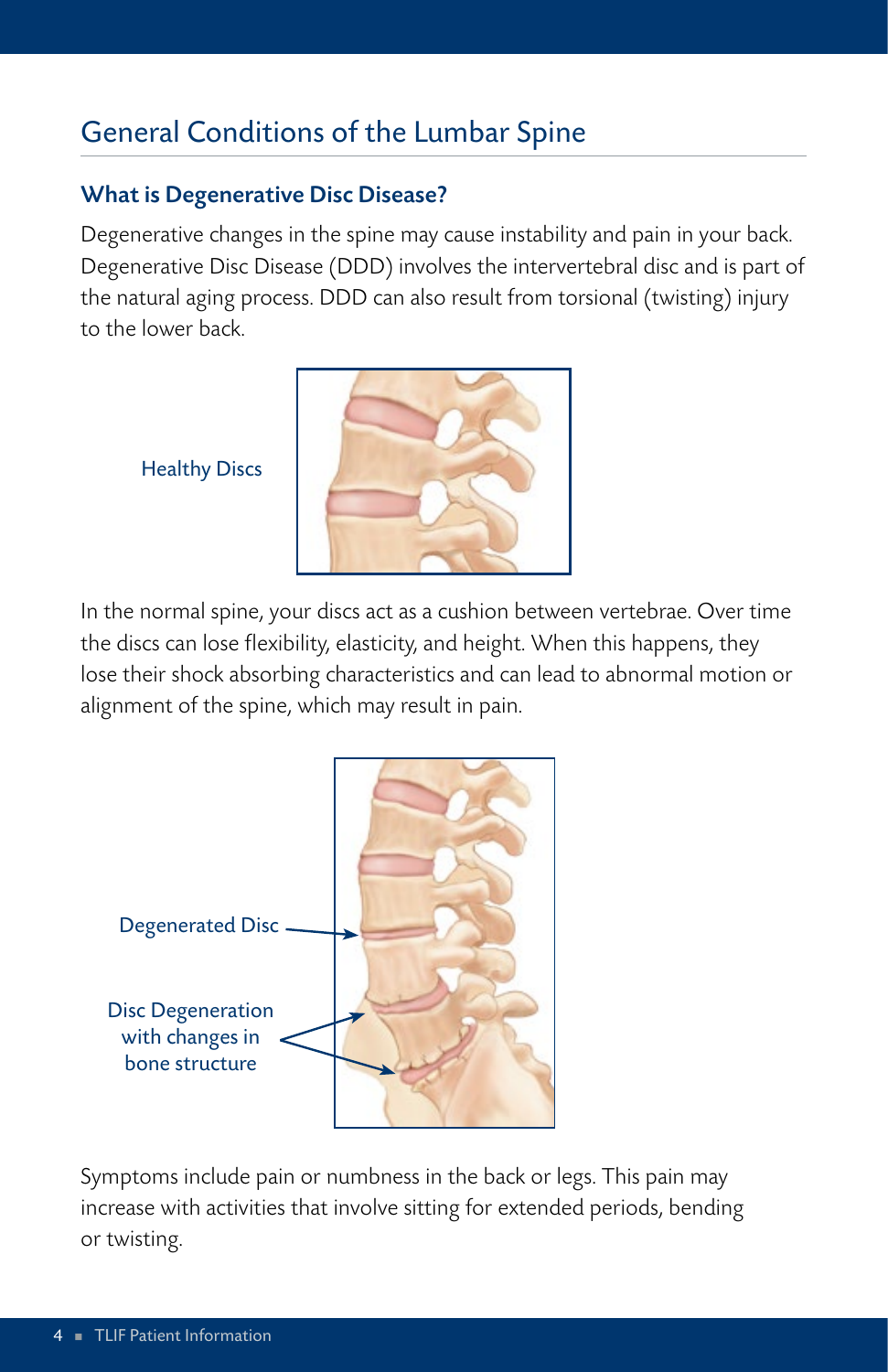#### What is Spondylolisthesis?

Spondylolisthesis is a condition in which one of the vertebrae slips forward or backward. If left untreated, this can lead to deformity of the spine and narrowing of the spinal canal.



Normal spine segment



pressure on nerve

Typical symptoms include low back pain, muscle spasms, thigh or leg pain, and weakness. Interestingly, some patients are asymptomatic and only learn of the disorder after spinal radiographs, such as x-rays.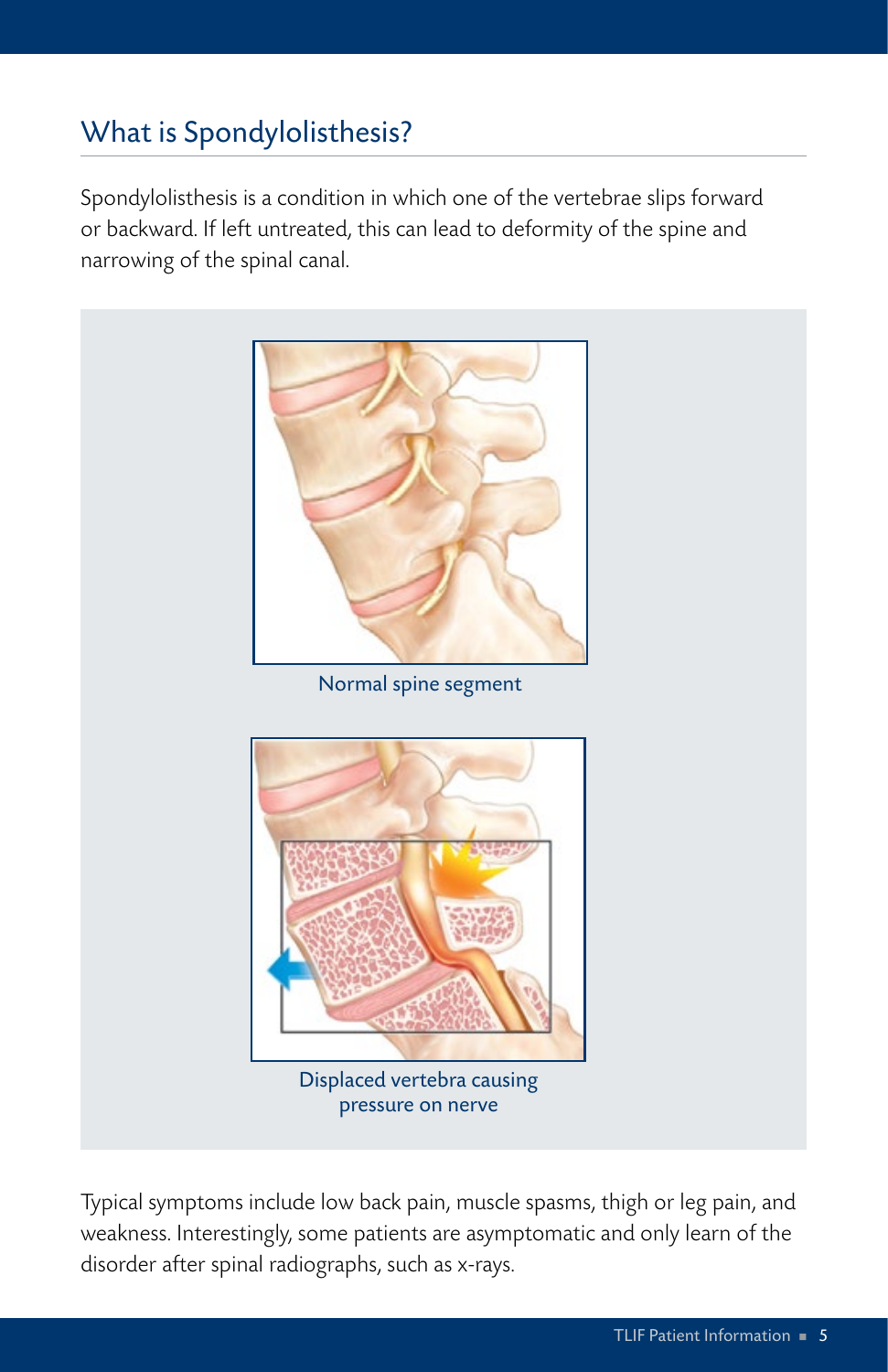#### What is Lumbar Spinal Stenosis?

Spinal stenosis is the narrowing of areas in the spine where nerve roots and the spinal cord must travel. It is most commonly caused by age-related spinal degeneration. This narrowing can put pressure on the nerves and cause pain.



Symptoms often start gradually over time. Pain is likely to be present or worsen when you stand or walk, and lessen or disappear when you sit down or lean forward. Typically, people suffering from lumbar spinal stenosis will experience pain, tingling weakness or numbness that radiates from the lower back into the buttocks and legs.

#### What is a TLIF?

Transforaminal Lumbar Interbody Fusion (TLIF) is a form of spine surgery in which the lumbar spine is approached through an incision in the back. Fusion is a means of stabilizing the spine by fusing two vertebrae together. The transforaminal approach accesses the disc through the space between the vertebrae.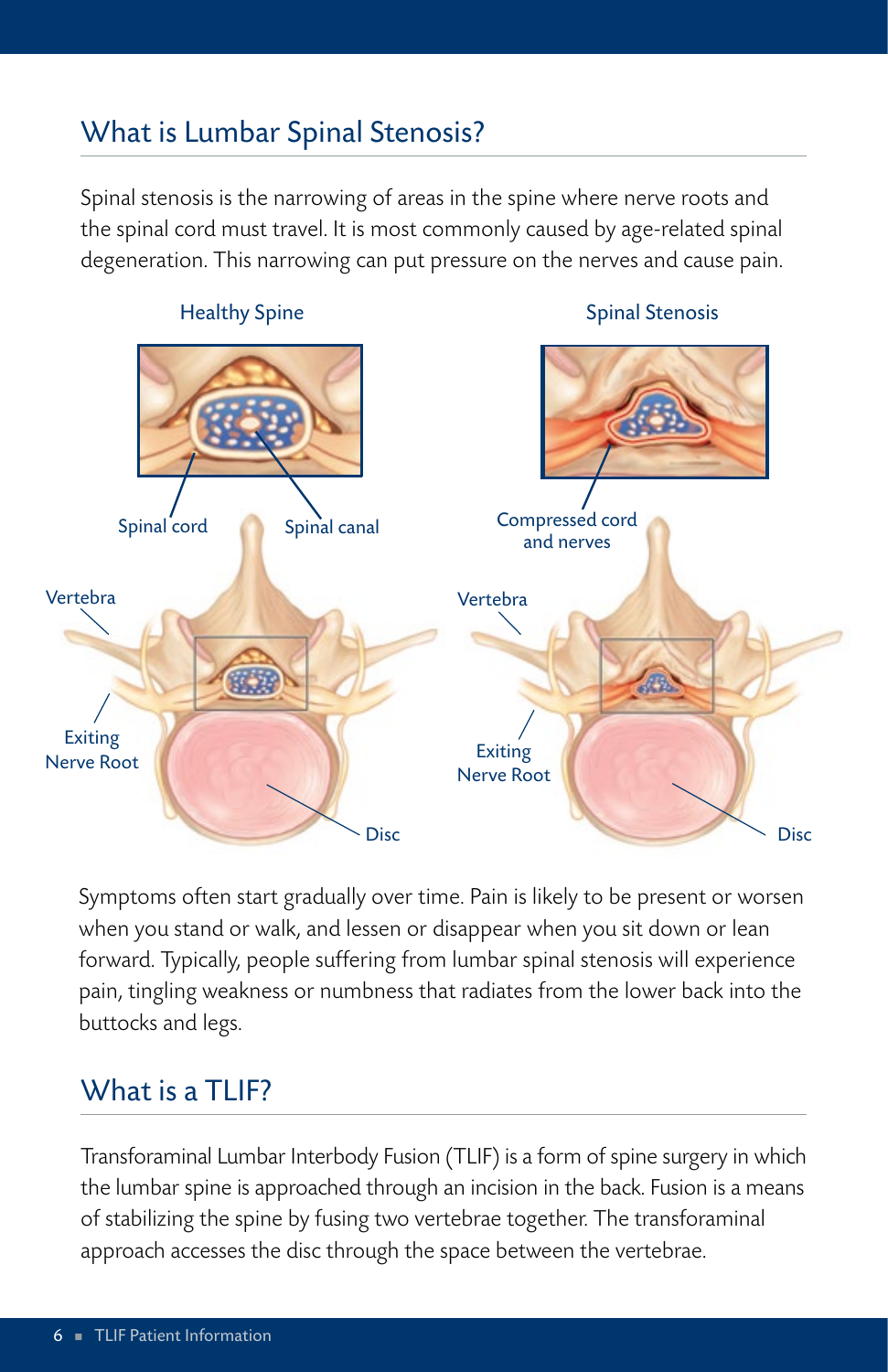#### How is a TLIF Performed?

During the surgery the patient lies face down, and the procedure is performed through an incision on the back. The length of the incision depends on how many levels are being treated. First, the surgeon will make an incision in the skin of the back over the vertebra(e) to be treated. In a traditional open TLIF, a 3-6 inch incision is typically required. A small section of the bone and disc are removed to clear a pathway for the interbody spacer.

#### TLIF Spacer

An interbody spacer is inserted into the disc space to aid in supporting areas between the vertebrae where the disc has been removed. Its function is to stabilize the segment, which improves the overall alignment of the spine. This also provides more room for the nerves. The central chamber and surrounding area is packed with bone graft material to help promote bone growth between two vertebrae. If the fusion is successful, the vertebrae will move as one unit. This may help to reduce future problems at this spinal segment.

A variety of different interbody spacer options are available. Talk to your doctor about which implants and techniques may be best to treat your condition.

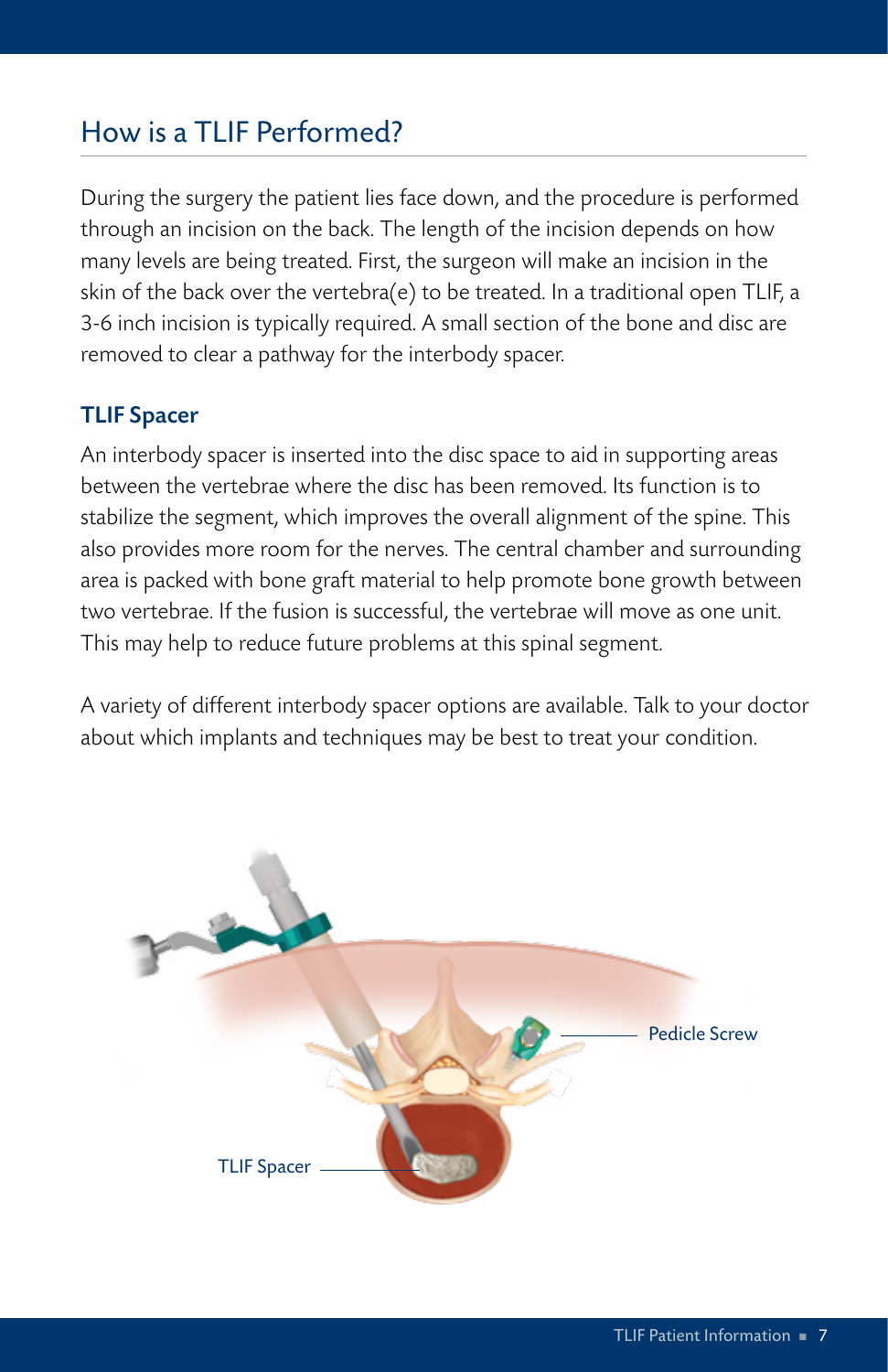#### Pedicle Screws and Rods

Pedicle screws and rods are used to hold the spinal

column in place while fusion occurs. The surgeon uses medical imaging to determine the precise screw location. The screws are then inserted into the vertebrae to be fused. Bone graft may be added along the side of the vertebrae to stimulate fusion. The surgeon will then close the incision and move the patient into recovery.



#### What Should I Expect with My Recovery?

Many patients will notice improvement of some or all of their symptoms and pain from surgery may diminish between 2 to 4 weeks after surgery. However, recovery time varies between patients.

It is the surgeon's goal for the patient to eventually return to his/her pre-operative activities. A positive attitude, reasonable expectations and compliance with your doctor's post-surgery instructions may all contribute to a satisfactory outcome.

Please consult your physician to discuss clinical indications and contraindications for this type of surgery.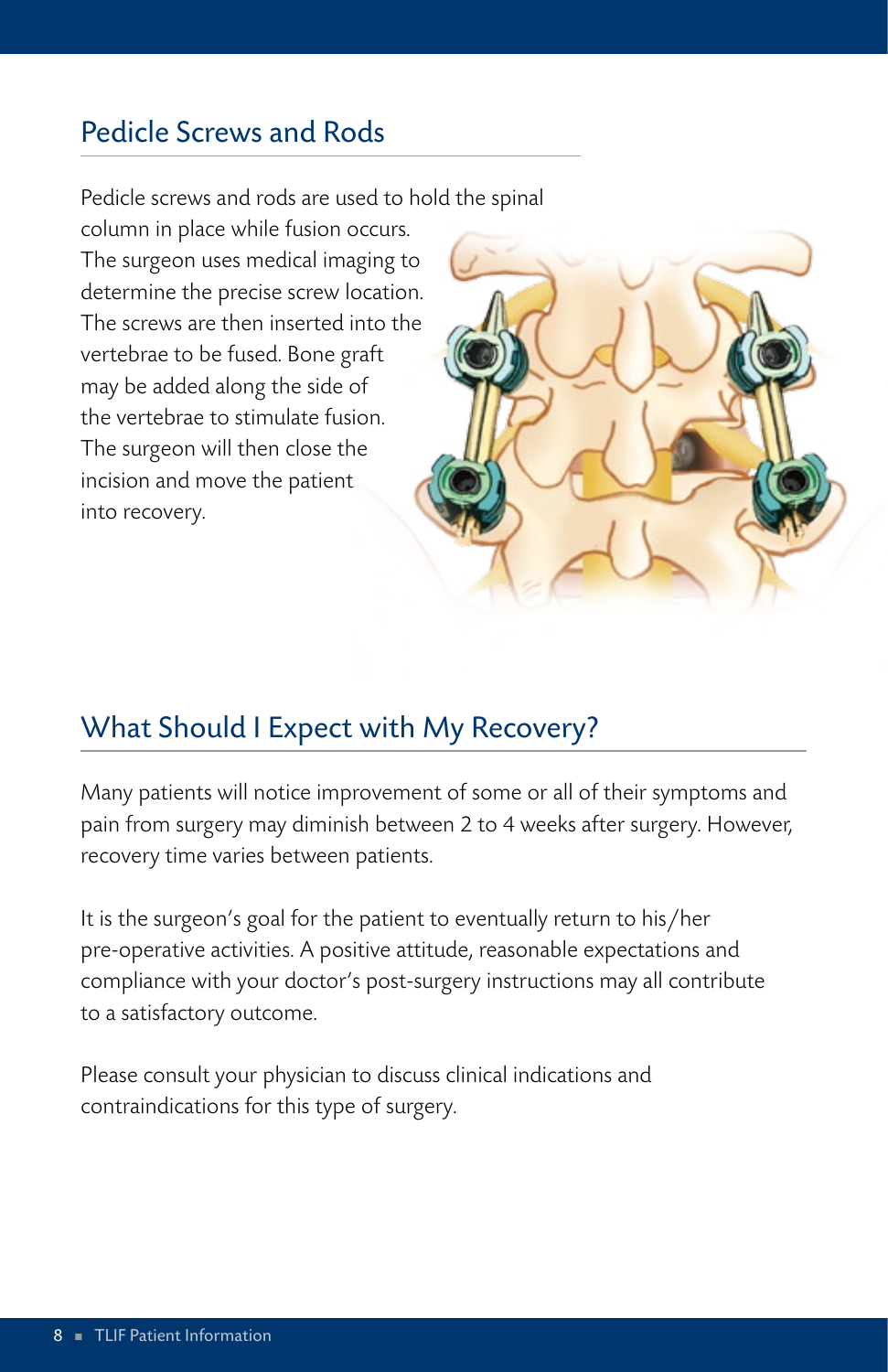